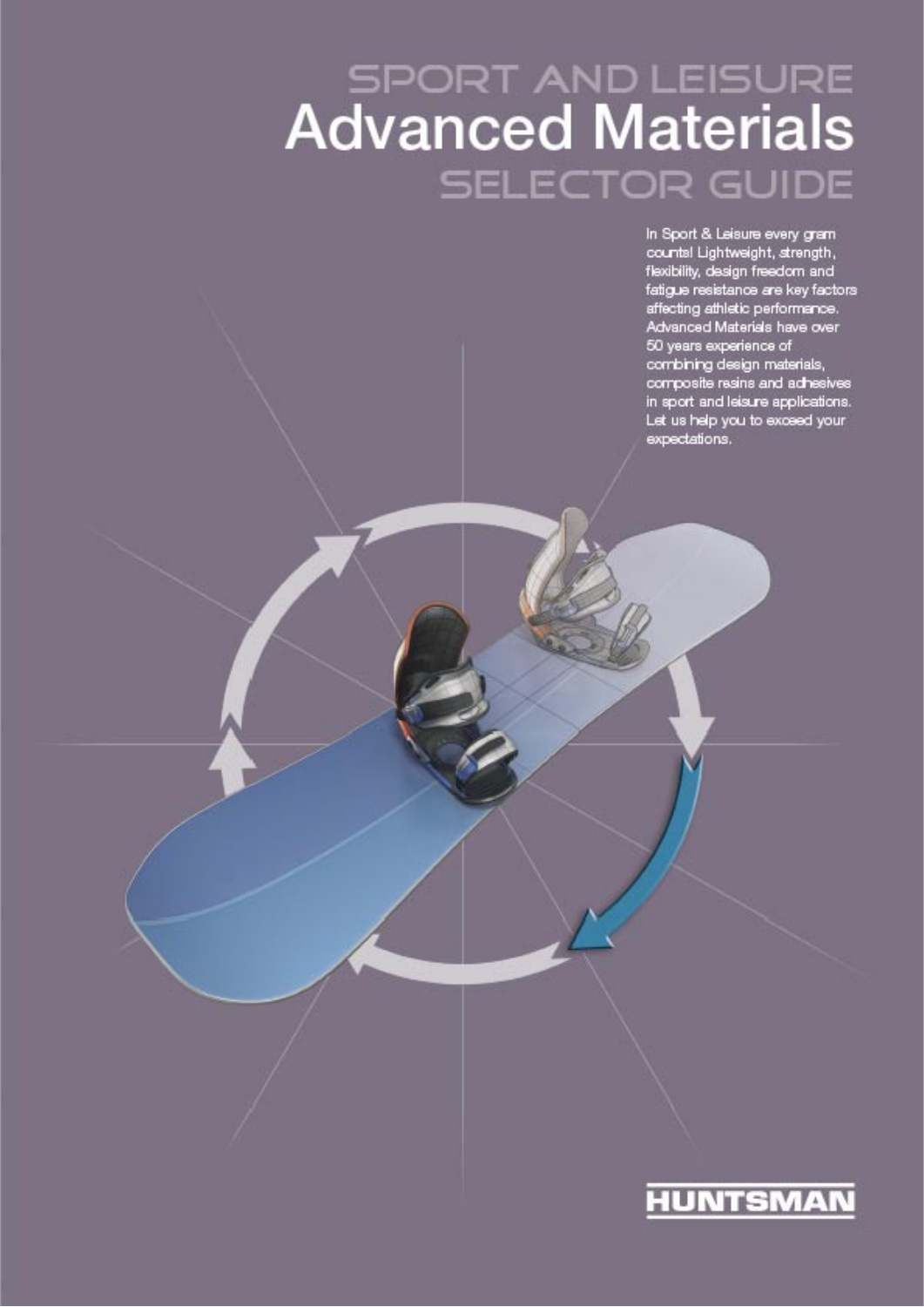# Design

### **Stereolithography**

|                   |                                                  |                | Viscosity | <b>Flex. Strength</b> | <b>Tens. Strength</b> | <b>Elongation</b> | <b>Notched Izod Imp</b> | <b>leat Deflection Temp.</b> |                                                                                 |
|-------------------|--------------------------------------------------|----------------|-----------|-----------------------|-----------------------|-------------------|-------------------------|------------------------------|---------------------------------------------------------------------------------|
| Product           | <b>SLA<sup>®</sup> System</b>                    | Colour         | at 28°C   | <b>ASTM D-790</b>     | <b>ASTM D-638</b>     | <b>STM D-638</b>  | ASTM D 256              | at 0.46 MPa (1.8 MPa)        | <b>Comments</b>                                                                 |
|                   |                                                  |                | (cps)     | (MPa)                 | (MPa)                 | $(\%)$            | J/m                     | <b>ASTM D-648 (°C)</b>       |                                                                                 |
| RenShape® SL 5195 | <b>SLA® 5000</b>                                 | Clear<br>amber | 220       | 49                    | 47                    | 11                | 54                      | 47 (43)                      | Highly accurate SL material for master<br>patterns                              |
| RenShape® SL 5240 | <b>SLA<sup>®</sup> 250</b>                       | Clear<br>amber | 350       | 55                    | 37                    | 24                | 48                      | 58 (50)                      | PP like parts with high durability                                              |
| RenShape® SL 5260 | <b>SLA® 250</b>                                  | White          | 290       | 81                    | 58                    | 12                | 40                      | 58(51)                       | ABS like with fine features                                                     |
| RenShape® SL 5510 | SLA <sup>®</sup> Viper si2                       | Clear<br>amber | 230       | 103                   | 66                    | 5                 | 26                      | 54 (47)                      | Highest accuracy SL material                                                    |
| RenShape® SL 5510 | SLA® 350 / 3500 /<br>5000                        | Clear<br>amber | 230       | 99                    | 77                    | 5                 | 27                      | 62 (53)                      | Highest accuracy SL material                                                    |
| RenShape® SL 5530 | SLA <sup>®</sup> 350 / 3500 /<br>5000            | Clear<br>amber | 270       | 75                    | 59                    | 4                 | 21                      | 78 (57)                      | High temperature resistant SL material                                          |
| RenShape® SL 5530 | <b>SLA<sup>®</sup> 7000</b>                      | Clear<br>amber | 270       | 115                   | 59                    | $\overline{4}$    | 21                      | 68 (56)                      | High temperature resistant SL material                                          |
| RenShape® SL 7510 | SLA <sup>®</sup> 350 / 3500                      | Clear<br>amber | 400       | 81                    | 57                    | 10                | 37                      | 58 (49)                      | Accurate multi-functional SL material<br>with high throughput                   |
| RenShape® SL 7510 | <b>SLA® 5000</b>                                 | Clear<br>amber | 400       | 82                    | 44                    | 14                | 32                      | 51(47)                       | Accurate multi-functional SL material<br>with high throughput                   |
| RenShape® SL 7510 | <b>SLA<sup>®</sup> 7000</b>                      | Clear<br>amber | 400       | 61                    | 51                    | 4                 | 27                      | 51(45)                       | Accurate multi-functional SL material<br>with high throughput                   |
| RenShape® SL 7520 | <b>SLA<sup>®</sup> 7000</b>                      | Clear<br>amber | 570       | 100                   | 64                    | $6\phantom{.}$    | 17                      | 54 (49)                      | High throughput multi-functional SL<br>material with exceptional surface finish |
| RenShape® SL 7540 | <b>SLA® 5000</b>                                 | Clear<br>amber | 360       | 50                    | 39                    | 22                | 42                      | 57(54)                       | PP like suitable for "snap-fit" parts                                           |
| RenShape® SL 7545 | SLA <sup>®</sup> Viper si2<br>3500 / 5000 / 7000 | Clear<br>amber | 430       | 58                    | 38                    | 17                | 34                      | 49 (46)                      | PP like parts with high durability                                              |
| RenShape® SL 7560 | SLA <sup>®</sup> Viper si2<br>3500 / 5000 / 7000 | White          | 250       | 94                    | 52                    | 11                | 36                      | $58(-)$                      | Durable SL material that simulates<br>ABS-like parts                            |
| RenShape® SL 7570 | Solid state laser                                | Clear          | 180       | 96                    | 59                    | $6\phantom{.}$    | 25                      | $55(-)$                      | Clear parts with excellent accuracy                                             |
| RenShape® SL 7580 | Solid state laser                                | White          | 580       | 82.8                  | 53.1                  | 11                | 32                      | 63 (52)                      | ABS-like with good temperature<br>performance                                   |
| RenShape® SL 7585 | Solid state laser                                | White          | 770       | 57.5                  | 40                    | 11                | 34                      | $61 (-)$                     | Colour change on curing. ABS-like with<br>good temperature performance          |

# Adhesive systems

| Product                                           | <b>Mix Ratio</b><br>(pbw) | Pot Life<br>at $23^{\circ}$ C<br>(min) | Gel Time at 60°C<br>(min) | <b>Recommended</b><br><b>Cure Schedule</b><br>$(^{\circ}C)$              |
|---------------------------------------------------|---------------------------|----------------------------------------|---------------------------|--------------------------------------------------------------------------|
| Araldite® AW 1106 /<br>Aradur <sup>®</sup> 1953-2 | 100:80                    | 120-150 (100 ml)                       | $30 - 36$                 | 180 min @ 40 or 50 min @ 70 or<br>10 min $@$ 100                         |
| Araldite® AW 1136 /<br>Aradur <sup>®</sup> 5049-1 | 100:30                    | 70-80 (200 ml)                         | $18 - 24$                 | 60-90 min @ 60 or 20-35 min @ 80 or<br>7-16 min @ 100 or 3.5-9 min @ 120 |
| Araldite® AW 1137 /<br>Aradur <sup>®</sup> 5049-1 | 100:30                    | 70-80 (200 ml)                         | $18 - 24$                 | 60-90 min @ 60 or 20-35 min @ 80 or<br>7-16 min @ 100 or 3.5-9 min @ 120 |